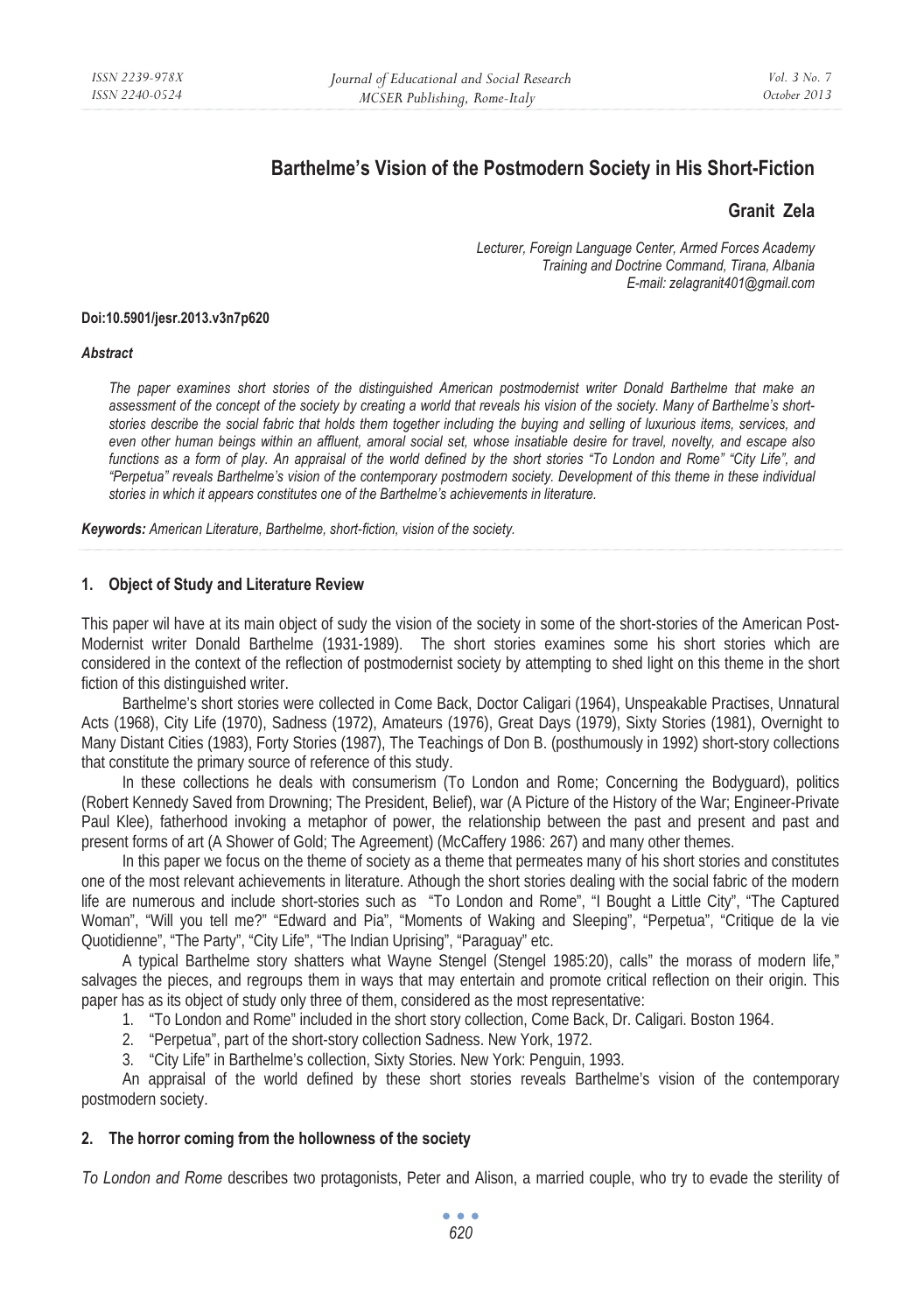| ISSN 2239-978X | Journal of Educational and Social Research | Vol. 3 No. 7 |
|----------------|--------------------------------------------|--------------|
| ISSN 2240-0524 | MCSER Publishing, Rome-Italy               | October 2013 |
|                |                                            |              |

their relationship by using money to place themselves above their boredom and inability to communicate. Their ludicrously hedonistic lives thus form a social orbit of their own devising. Such play suggests activities commonly associated with a child's play: ceaseless restlessness and a desire for new pursuits and simulations to avert boredom. Barthelme envisions a marriage whose partners base all their social actions on this concept of play. Peter and Alison, physical adults but emotional children, play with life by buying their way through it. Money fuels and propels their lives; it supplies the means by which they entertain themselves, avoid monotony, and remain insulated from the silences that engulf their relationship. (Stengel 1985:159)

The society depicted in To London and Rome, included in Come Back Dr, Kaligari (1964) parodies the flatness and terror of Harold Pinters' theater of menace and presents a thoroughly a debased world. "To London and Rome" becomes a morality tale because of its total lack of moral and humane concerns. The Necchi sewing machine that its protagonist buys his wife and Rolls Royce that he uses to impress his mistress both have more life and more motivation than any of this story's characters. "To London and Rome" forms a rigorously mechanistic society, which manufactures perfect models of its world's nightmarish imperfections. In this society the myth of acquisition as fulfillment has made purchase a device for momentary release from other desires. "To London and Rome" serves as an apt title for a society constantly in motion, searching for stimulation that can always be bought but seemingly never enjoyed.

The technique of To London and Rome gives the story a consistently imaginative sense of humor and play. Barthelme tells the story in a series of unpunctuated dialogues between Peter, Alison and their assorted serfs and underlings. In a narrow column running down the left- hand margin of the page, he inserts playwrights' directions which tell the reader either how to interpret a particular conversation or what occurs before or after the current speaker's comment. These marginalia sometimes constitute responses to the conversations. In this left-hand column, Barthelme prints all the long, short, frightened, or comic silences preceding and following conversations that make To London and Rome a parody of Pinteresque theater of absurd.

The materials of To London and Rome have conscious affinities with the emotionally sparse, laconic worlds of Pinter and Samuel Beckett, even though those writers often deal with the impoverished and the dispossessed, whereas Barthelme's subjects more frequently are affluent and the overindulged. But though these writers instill their vision of the society in their techniques, their styles reflecting a tense, anguished world, Barthelme makes his material selfconsciously thin and then superimposes on it a prosaic vernacular style.

Barthelme's technical approach to the story consciously raises the question: if growing numbers of individuals form their only links with society or make their only connections with other human beings by buying and selling, how does innovative literature convey this reality without appearing to be simply refurbished absurdist drama? The column down the left-hand side of the page in To London and Rome forms a dialogue with the story proper and answers this question. In reasserting that the silences between the empty prattle represent actual silences, that these fictional people have countless vacuous counterparts in reality, the story recognizes that this society's decline taxes the descriptive powers of language. The story accomplishes a difficult task with a technique that consistently playfully amuses.

The hollowness of this society, its incessant urge to play, and the relationship between these qualities are mirrored in the story's humorous silences and pauses in its opening paragraphs. In To London and Rome Barthelme creates a world so uniformly one-dimensional that any single detail becomes as important as any other. The story becomes absurdist theater in prose and creates a vision of society as lifeless as much absurdist drama. Whatever values Peter's world contains, it lacks a sense of morality. Therefore danger exists in misreading To London and Rome and other technically innovative Barthelme society stories. These tales do not function merely as popular explorations of contemporary cultures that refuse to judge their findings.

In the visually and typographically interesting story To London and Rome Barthelme places the "narrative" on the right side of the page and a gloss on the left. "To London…"is a satire on contemporary marriage, about people who accumulate things to assure themselves they are alive. Their purchases, starting with a Necchi sewing machine and including a mistress, a big house, a piano, a Rolls Royce, a race horse, and finally a hospital that treats horses and Viscout jets, is an exercise in pataphysics. The story, in addition, is filled with "pauses" in the gloss which, unlike Pinter's famous pauses (which are always a mask for terror beneath), emphasize the empty silence of the typically respectable, affluent couple, and they, the pauses, are really the subject of the story. The horror we feel in reading this comes from our locating meaning only in the lines and pauses, in the absence of anything beneath.(Lois Gordon 1985:58)

Barthelme's initial efforts to redesign plot's architecture with spatial patterns are sometimes labored and selfconscious. An early collage experiment, To London and Rome renders plot into simultaneous narratives. Claiming almost three fourth of each page's textual space, the story proper catalogs Peter and Alison's obsessive purchasing and jokes toward a conclusion as rapidly as Peter can write checks. Conversely, in the page's narrow left-hand columns idle all the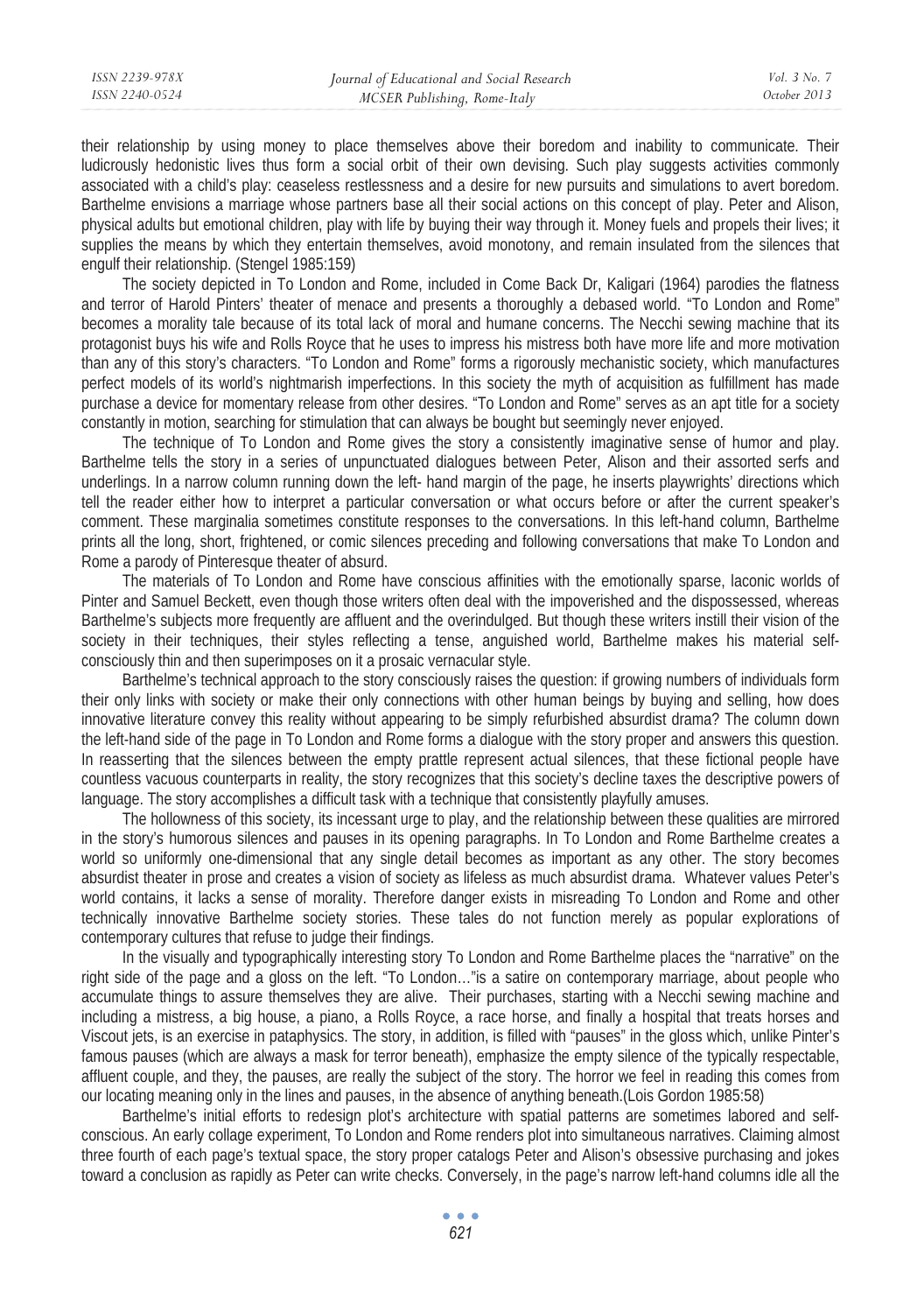| ISSN 2239-978X | Journal of Educational and Social Research | - Vol. 3 No. 7 |
|----------------|--------------------------------------------|----------------|
| ISSN 2240-0524 | MCSER Publishing, Rome-Italy               | October 2013   |
|                |                                            |                |

pauses, intervals, and silences that might delay the contrived plot. Frustrating the reader's habitual left-to-right march across the page, the story generates horizontal, vertical, and diagonal cross-references. (Barbara L.Roe 1992:31).

Shortly after Alison and Peter buy a concert grand piano in the story proper, for instance, they discuss calling a piano instructor, learn they are overdrawn at the bank, and then leave for breakfast. Peter also ignores Alison's come hither-look. In the left-hand column, however, lurk a silence thick with sex, the couple's interlude in bed, and phone calls ordering a piano teacher and a piano tuner. If the reader disregards the narrative on the left to follow the predominant story, he misses not only the sex scene, but also the phone calls (Alison and Peter miss out as well). Consequently, when two mysterious strangers later appear unannounced in the living room on the right, the reader must back-track, take a diagonal leap to the left-hand margin, and mentally collate his findings in order to verify the intruder's identities.

With such heavy-handed, comic disruptions, Barthelme offers several possibilities for superimposing the alternative stories, but the process suffers limits, since, "To London and Rome" still relies on plot to mesh its narrative parts. A tire various yokes, belts, or shackles a goat. We note the anomaly and pass on. Certainly, more provocative displacements occur when Barthelme minimizes linear sequence to diddle verb tense, tone, speech patterns, and point of view. As he refines these prismatic designs, he borrows other artist's advantages too. (Barbara L. Roe 1992:31.)

This story is tour de force in linguistic virtuosity, where, although syntax and sentence structure remain traditional, meaning is continuously challenged and widened by juxtapositions of odd, banal, literary, or technical diction; at other points, ordinary language is violated by bizarre and fragmented action. Space and time maybe dislocated to reinforce the distortions of traditional language or narrative pattern. Identities merge; banality and horror are interchangeable; everything is equally meaningful and hence meaningless. Specifically, everyone is everyone's else's lover, child, threat and even nemesis. (Lois Gordon 1985:40)

## **3. The chaotic contemporary city**

The story *Perpetua*, follows the exploits of a woman who attempts to make a society in her own image but finds instead a modern urban world composed of hundreds of thousands of individuals just like herself. Perpetua asks how spontaneity or individuality can ever survive in a society that automatically processes and merchandises those traits. The story focuses on the contemporary chaotic city as a place of refugee for its protagonist, who suddenly becomes bored with the routine and monotony of conventional married life. Quickly fascinated by the self-consciously new or distinctive, Perpetua enters the contemporary city, a world that reflects the transience of the modern life.

Attempting escape, distraction, and a surrogate existence, she constantly dresses her old self in instantly dated fashions. Moreover, the story implies that the trash formed from yesterday's refuse has taken on a life and value of its own, which society does not understand and cannot completely control. The voguishness of the city reduces much human activity to mere imitation. Perpetua, now living alone equates like Ramona and Elsa in "City Life" oiling her trumpet with finding a lover. A consumer who has bought the sell that the variety is the spice of life, i.e., one must have a post-divorce fling-she says: "Now I must obtain a lover…Perhaps more than one. One for Monday. One for Tuesday. One for Wednesday."

Although to the reader, her life is one would not call uneventful, to Perpetua nothing has the least consequence, she plays the trumpet with the New World Symphony, smokes dope with a bassoon player, discusses art and revolution, and sleeps with a variety of men, after "cruising around" to find them. She remains isolated from her son, who calls her only for money and really prefers the company of his snake collection. At Christmas she visits her mother, who this year will be cooking "the eighty seventh turkey of her life." Harold, her ex-husband, watches television, visits his son in boarding school, and devotes himself to tracking down some model (jn fact, a friend of Perpetua's) who posed nude for a girlie magazine. The bleakness of their prospects is reminiscent of "Critique" underscored by the muted dialogue at the conclusion when they meet once again: "I just want to ask you one question," Harold said. "Are you happier now then you were ever before?" "Sure," Perpetua said. (Lois Gordon 1985:126)

This city is a labyrinth full of cul-de-sacs and unmarked doors form which professional eccentrics emerge. All its social relationships have a random and coincidental quality. Its citizens meet. Make love, and part as casually as pedestrians jostle one another in its streets at rush hour. These people seem like cardboard cutouts rather than three dimensional human beings, and their affairs and experiences can only be lifeless and brittle. By duplicating the gestures and styles of all those around her, Perpetua fails to realize that originality cannot be reproduced. Her story develops as a repetitive fable, which demonstrates that a satisfying society must be created from the ground up. Using the rubbish of her new world to escape the debris of her past, Perpetua quickly becomes trapped in the city's fads and clichés.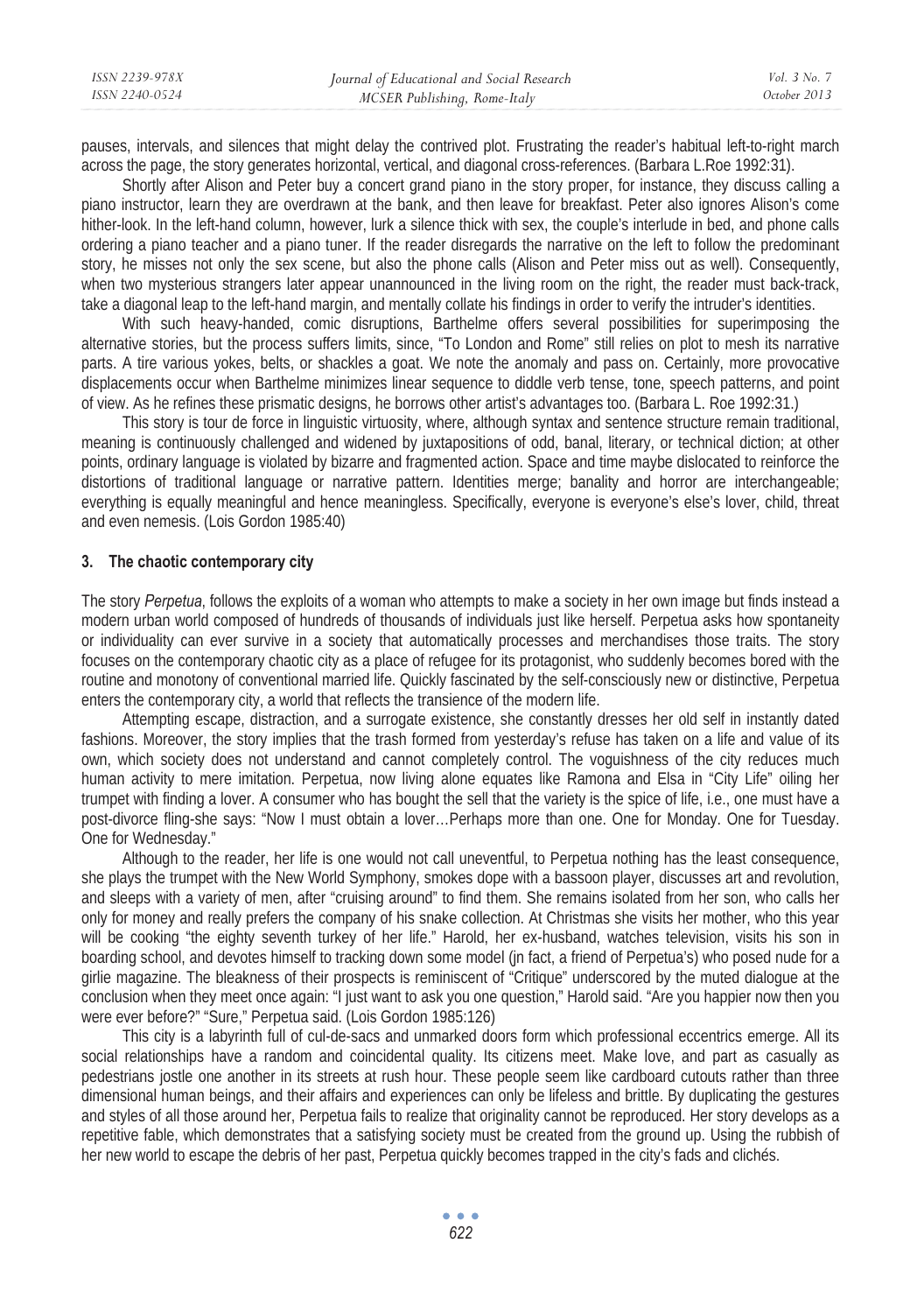### **4. Searching a human vision in an inhumane civilization**

The title of the story "City Life" sketches the humdrum existence of Ramona and Elsa, who have just moved into an apartment. Once again, everything in their world is equally significant-career, sexual partner, where to hang curtains and place the phone book. That life has lost its priorities is epitomized in Ramona's explanation of her Immaculate Conception pregnancy- a result, it would appear, of the subhuman isolation of urban life, if not the existential conditions. The Virgin Ramona has been impregnated by the indifference, absurdity, and sludge of the modern life. (Barbara L. Roe 1992:31.)

By contrast, "City Life" evolving through an investigation of the creative process, shows how creativity and the individual human imagination can be sharpened by constant contact with an urban environment. Ramona, a New Yorker and the protagonist of the story, gives birth to a child she fully believes has been conceived without sexual intercourse. The popular rock singer Moonbelly writes a song to commemorate his birth, entitled "Cities are Centers of Copulation." After Moonbelly receives a gold record for selling a million copies of the song, Ramona imagines channeling the collective energy of the New York City so that all nine million residents would refuse to pay their inflated electricity bills.

In this eccentric manner, "City Life" records the interrelationships between the individual human consciousness and the artistic process, which the city as a high voltage charge inspiring both qualities. Unlike Perpetua, Ramona finds a place where she can accept diverse lives. For Ramona, the city as a society becomes an enormous field of energy. She interprets her creative responsibility as finding a means of focusing this energy to influence artistic potential in those around her. Through her artistry and Moonbelly's she discovers that her urban society functions as a vast collage of possibilities for the creation of everything from pop art to her highly suspect announcement of a second virgin birth. In the endless, claustrophobic clash of citizen with citizen in this society, a huge array of signs, sign language, and sign systems undergoes continual transformation.

Naturally, this society has dangers. When its signs overwhelm their human receptors, the city becomes a jungle. The individual creative consciousness must control or regulate these signs or they will control the individual. At its most philosophical, "City Life" denies that city, as such, exists. The city, Ramona contends represents nothing more than the conscious attitudes of all its residents toward it. Thus Ramona finds the city the ideal place for the consciousness to create art. The art can host the eternal, imaginative tension between the men and the women, tradition and originality, rage and vitality, form and content.

 "City Life" accomplishes what none of the other society stories mentioned above does. It imagines a livable world and then offers the ingredients from which an artistic sensibility might compose such a society. It presents a theory not only of society but of art and creativity as well. The story contends that though art rises from the tensions between an urban society and its residents, the role of the artist is ultimately to shape her own art and her own imaginative world. Though art presumes an affinity of feeling between the creator and audience, the canny artist shapes the rules and expectations by which her imagined society lives so that her public experiences the social vision she wishes to evoke. Reciprocically, the greatest art may even change the society it attempts to reflect.

Accordingly, Barthelme's art comprises both affirmations of Moonbelly's "Cities are Centers of Copulation" and Ramona's belief that her child was conceived without sexual contact. Yet because his art remains strongly committed to the integrity of his individual human consciousness, however original or perverse his views, it must frequently be at odds with the society.(Wayne Stengel 1985:162)

## **5. Conclusions**

Barthelme's art has a moral function beyond specific social concerns. Above all, his art stands beyond empirical knowledge. Containing mystical or intuitive elements, his artistic process can be telepathic. Thus, Barthelme's concept of society rests in the eye and the consciousness of his artists. Not only in "City Life" but in "To London and Rome," and "Perpetua," the artist are individuals who attempt to create a society in their own images. Only in "City Life" however, does Barthelme create a society in which his protagonist can live happily while aiding, and not manipulating, her fellow human beings. *City Life* questions whether any artist can create and affirm a human vision from the garbage of a trashed civilization. It leaves the solution to the spirited consciousness of a maverick like Ramona in "City life." Therefore, of all the stories analyzed in this paper, only "City Life" offers hope from the creation of a productive, energized society.

The characters of these stories seem emotionless, fickle men and women attempting to escape the knowledge of their own wasteland while simultaneously fascinated with its debris these people are in flight from themselves. From the voracious society of these stories take the reader to more cities and locations around the globe but again depicts modern